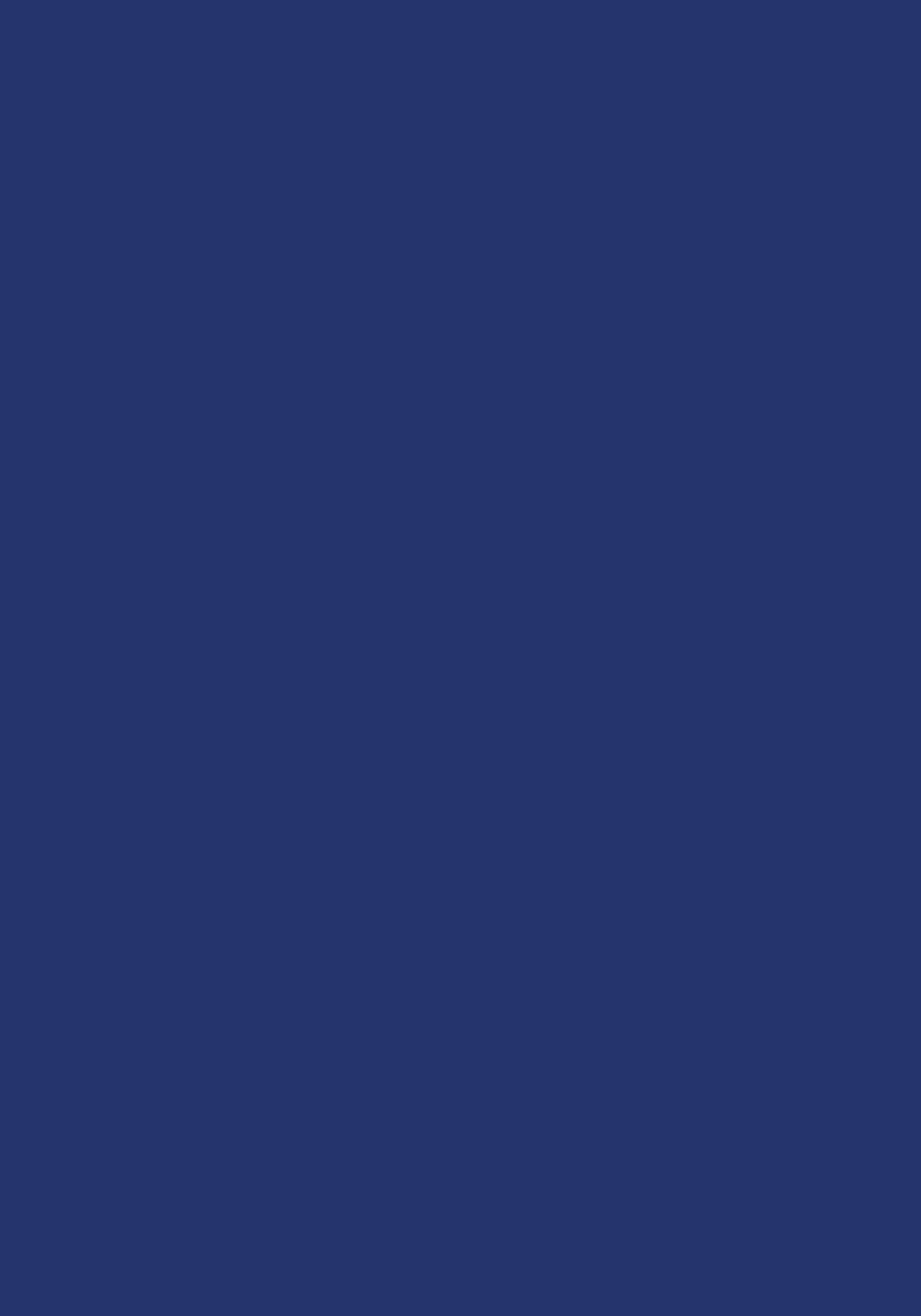# **WELCOME**

#### **UNIVERSITY OF DETROIT MERCY SCHOOL OF DENTISTRY**

#### **COMMENCEMENT 2022**

**Friday, May 13th 9:30 a.m.** 

**Calihan Hall University of Detroit Mercy 4001 West McNichols Road Detroit, Michigan**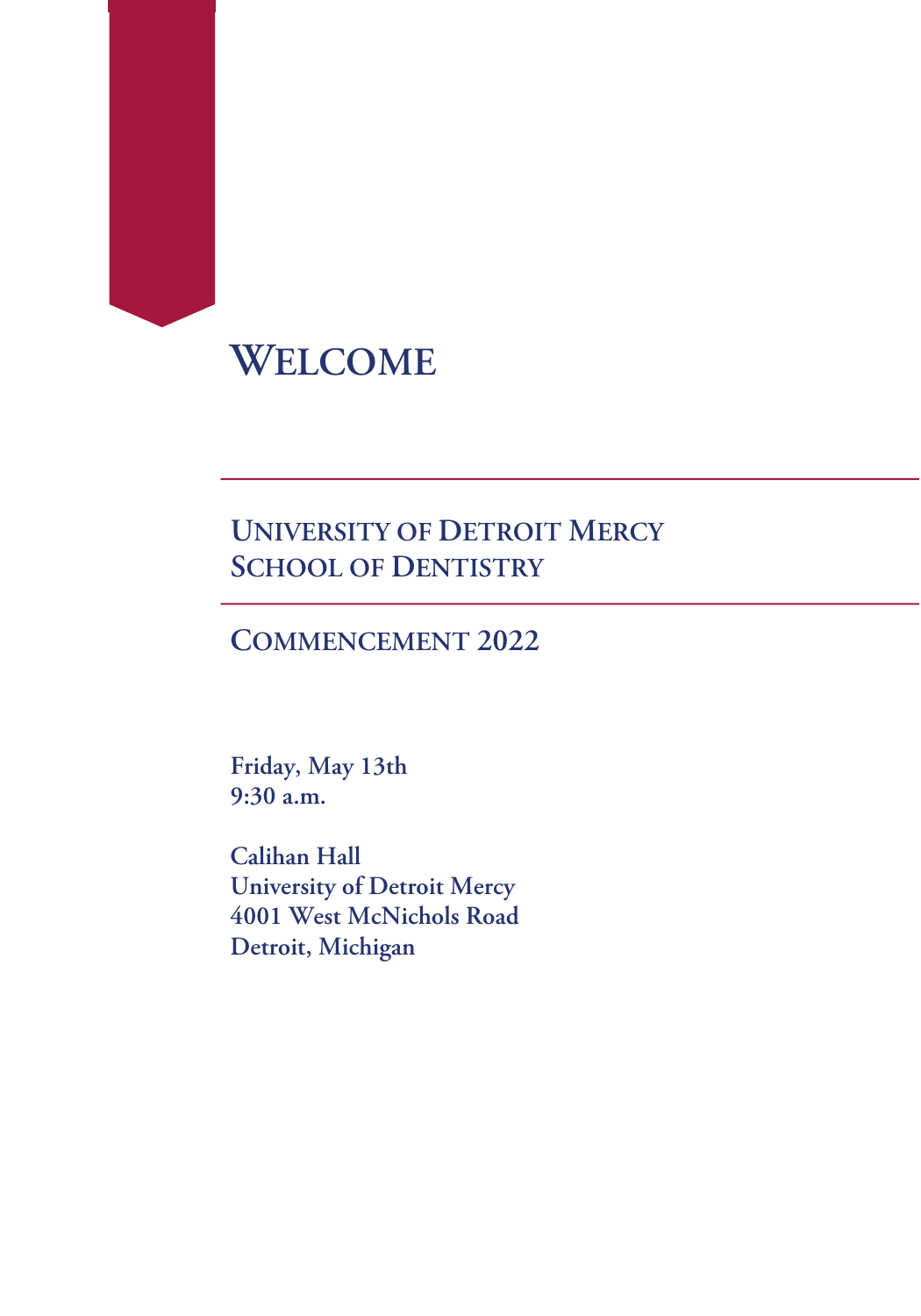| <b>BAGPIPE</b><br>R |
|---------------------|
|---------------------|

**MACE BEARER** 

**GRAND MARSHAL** 

**CANDIDATES FOR THE DEGREE OF BACHELOR OF SCIENCE IN DENTAL HYGIENE** 

**CANDIDATES FOR THE DEGREE OF DOCTOR OF DENTAL SURGERY** 

**CANDIDATES FOR CERTIFICATE IN ADVANCED EDUCATION IN GENERAL DENTISTRY** 

**CANDIDATES FOR CERTIFICATE IN ENDODONTICS** 

**CANDIDATES FOR CERTIFICATE IN ORTHODONTICS** 

**CANDIDATES FOR CERTIFICATE IN PERIODONTICS** 

**CANDIDATES FOR THE DEGREE OF MASTER OF SCIENCE** 

FACULTY AND ADMINISTRATORS OF THE SCHOOL OF DENTISTRY

**DEANS OF THE UNIVERSITY** 

**VICE PRESIDENTS OF THE UNIVERSITY** 

**MEMBERS OF THE BOARD OF TRUSTEES OF THE UNIVERSITY** 

PRESIDENT OF THE MICHIGAN DENTAL ASSOCIATION

PRESIDENT OF THE MICHIGAN DENTAL HYGIENISTS' ASSOCIATION

**COMMENCEMENT SPEAKER** 

**DEAN OF THE SCHOOL OF DENTISTRY** 

PROVOST AND VICE PRESIDENT FOR ACADEMIC AFFAIRS OF THE **UNIVERSITY** 

PRESIDENT OF THE UNIVERSITY

Photographers are requested to use side aisles and the rear of the auditorium during the ceremony so as not to obstruct the view of graduates and guests. Lost items can be claimed at the guard booth or by calling (313) 993-1234.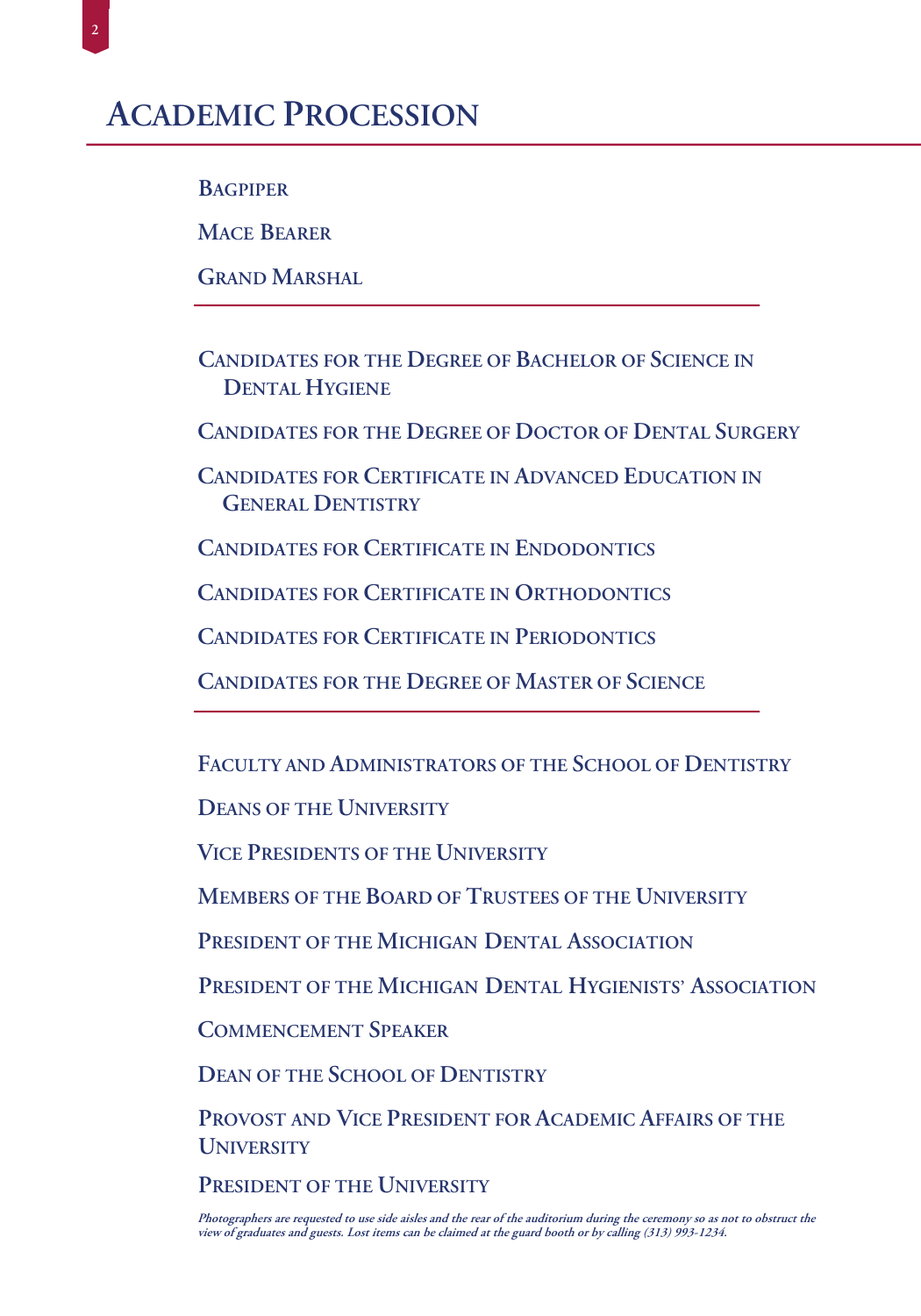#### **COMMENCEMENT EXERCISES**

#### **PROCESSIONAL**

**WELCOME** Judith A. Jones, D.D.S., M.P.H., D.Sc.D. **Grand Marshal, Associate Professor** 

**INVOCATION** Gilbert Sunghera, S.J. Superior, University of Detroit Mercy Jesuit Community **Associate Professor, Architecture** 

#### **O CANADA**

O Canada! Our home and native land! True patriot love in all of us command. With glowing hearts we see thee rise, The True North strong and free! From far and wide, O Canada, we stand on guard for thee. God keep our land glorious and free! O Canada, we stand on guard for thee. O Canada, we stand on guard for thee.

THE STAR-SPANGLED BANNER

Oh, say can you see, by the dawn's early light, What so proudly we hailed at the twilight's last gleaming? Whose broad stripes and bright stars, through the perilous fight, O'er the ramparts we watched, were so gallantly streaming? And the rockets' red glare, the bombs bursting in air, Gave proof through the night that our flag was still there. O say, does that Star - Spangled Banner yet wave O'er the land of the free and the home of the brave?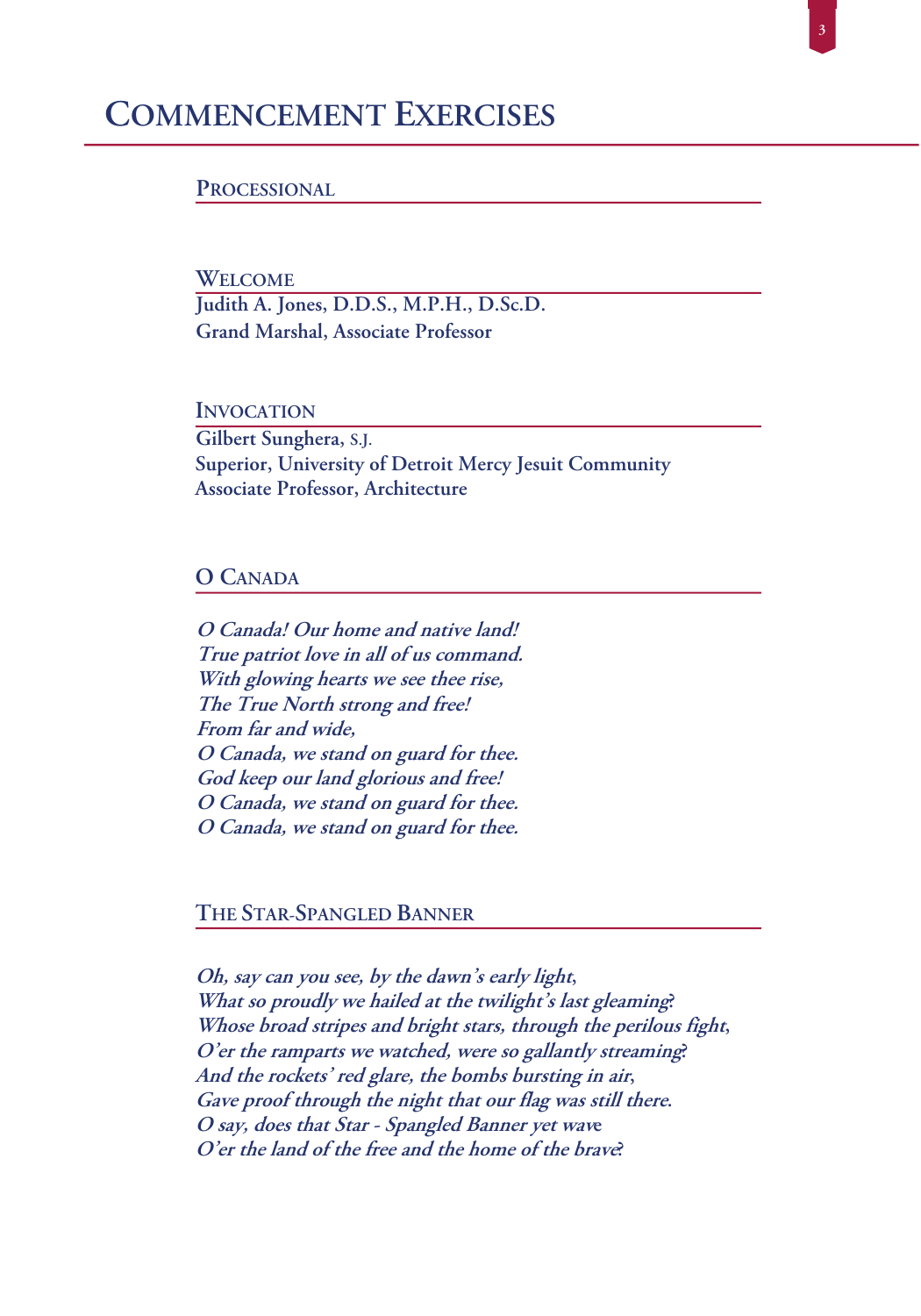# **COMMENCEMENT EXERCISES**

**DEAN'S REMARKS** Mert N. Aksu, D.D.S., J.D., M.H.S.A. Dean and Professor

PRESIDENT'S MESSAGE Antoine M. Garibaldi, Ph.D. President of the University

**COMMENCEMENT ADDRESS** Stephen Stefanac, D.D.S., M.S. **Clinical Professor and Associate Dean for Patient Services** University of Michigan School of Dentistry

**DENTAL HYGIENE CLASS ADDRESS** Stephanie Marie Lica President, Dental Hygiene Class of 2022

**DENTAL CLASS ADDRESS** Brendan George Krueger, B.S., B.A. President, Dental Class of 2022

PRESENTATION OF CERTIFICATES AND DEGREES Mert N. Aksu, D.D.S., J.D., M.H.S.A.

**CONFERRING OF CERTIFICATES AND DEGREES** Antoine M. Garibaldi, Ph.D.

PRESENTATION OF VIVERE EX MISSIONE AWARD Antoine M. Garibaldi, Ph.D.

**DENTAL ALUMNI ASSOCIATION BOARD OF DIRECTORS** John Dinka, D.D.S. President

**RECESSIONAL** 

Please remain seated until the graduates and academic procession leave Calihan Hall.

**RECEPTION Tennis Pavilion University of Detroit Mercy**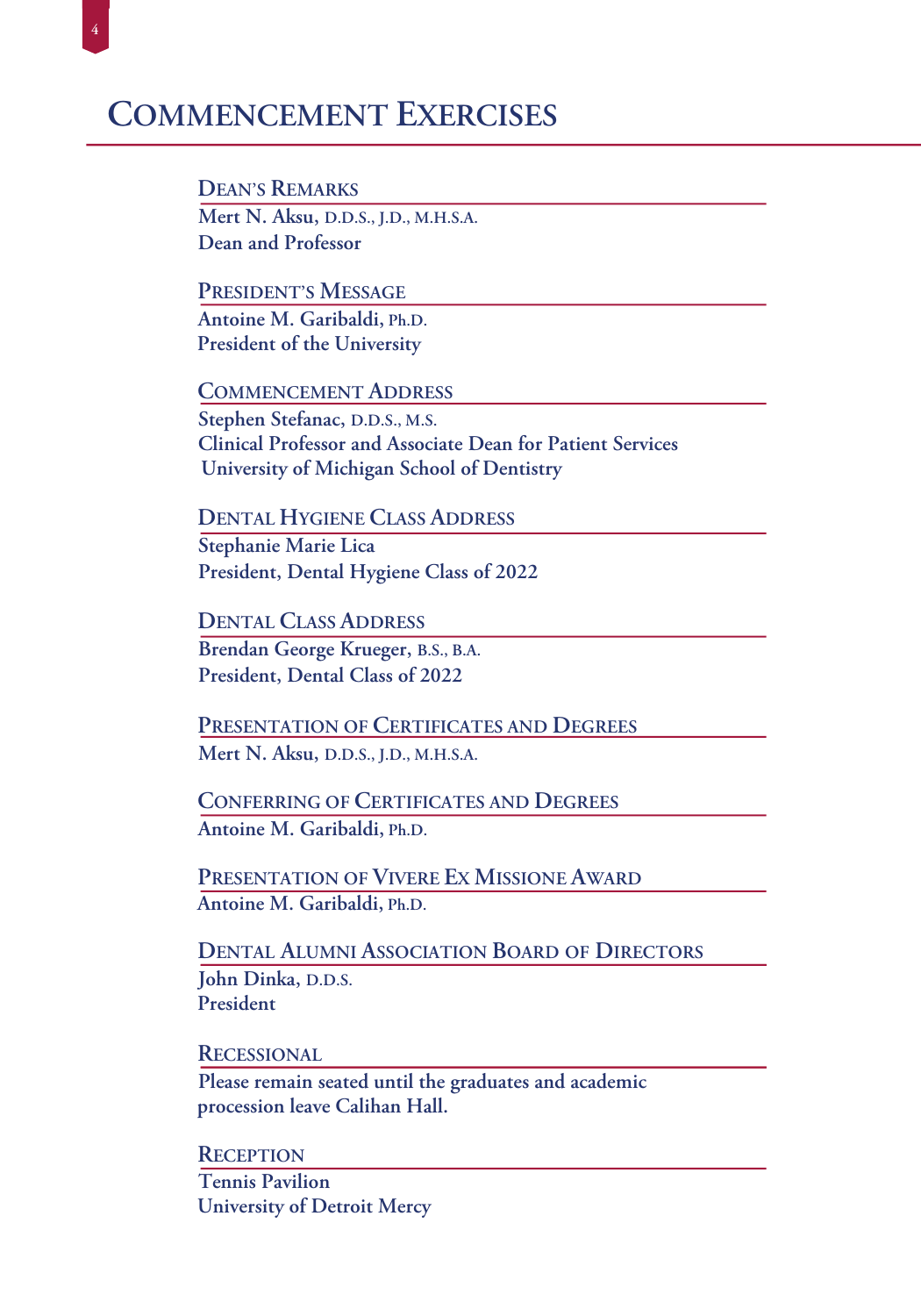# **COMMENCEMENT SPEAKER**

#### Stephen Stefanac, D.D.S., M.S.

Clinical Professor, Department of Periodontics and Oral Medicine & Associate Dean for **Patient Services** University of Michigan School of Dentistry



Dr. Stephen Stefanac is a 1980 dental graduate of the University of Detroit School of Dentistry. After four years in private practice, he returned to school to pursue a degree in Oral Medicine at the University of Michigan. It was there that his passion for teaching was ignited when he served as a preclinical instructor.

In 1987, Dr. Stefanac's part-time passion for teaching parleyed into a full-time career in higher education. Since then, he has served in a variety teaching and leadership roles at three universities and has been an invited lecturer at institutions across the globe. Currently, he is an active emeritus faculty at the University of Michigan School of Dentistry where he also serves as the associate dean for Patient Services.

Dr. Stefanac's teaching and research interest revolve around oral medicine, managing medically compromised patients, treatment planning and developing patient case simulations, and his work has been published in multiple peer-reviewed journals.

In addition, he is an editor and author of the textbook, Diagnosis and Treatment Planning in Dentistry, and is finalizing the book's 4<sup>th</sup> edition.

Throughout his career, Dr. Stefanac has held countless leadership positions across multiple local, state and national organizations. He has been the principal investigator for over 2.3 million dollars in grant dollars benefiting the underserved.

Dr. Stefanic is an international presenter, respected leader, published author, an advocate for the underserved and has been recognized with multiple awards and honors.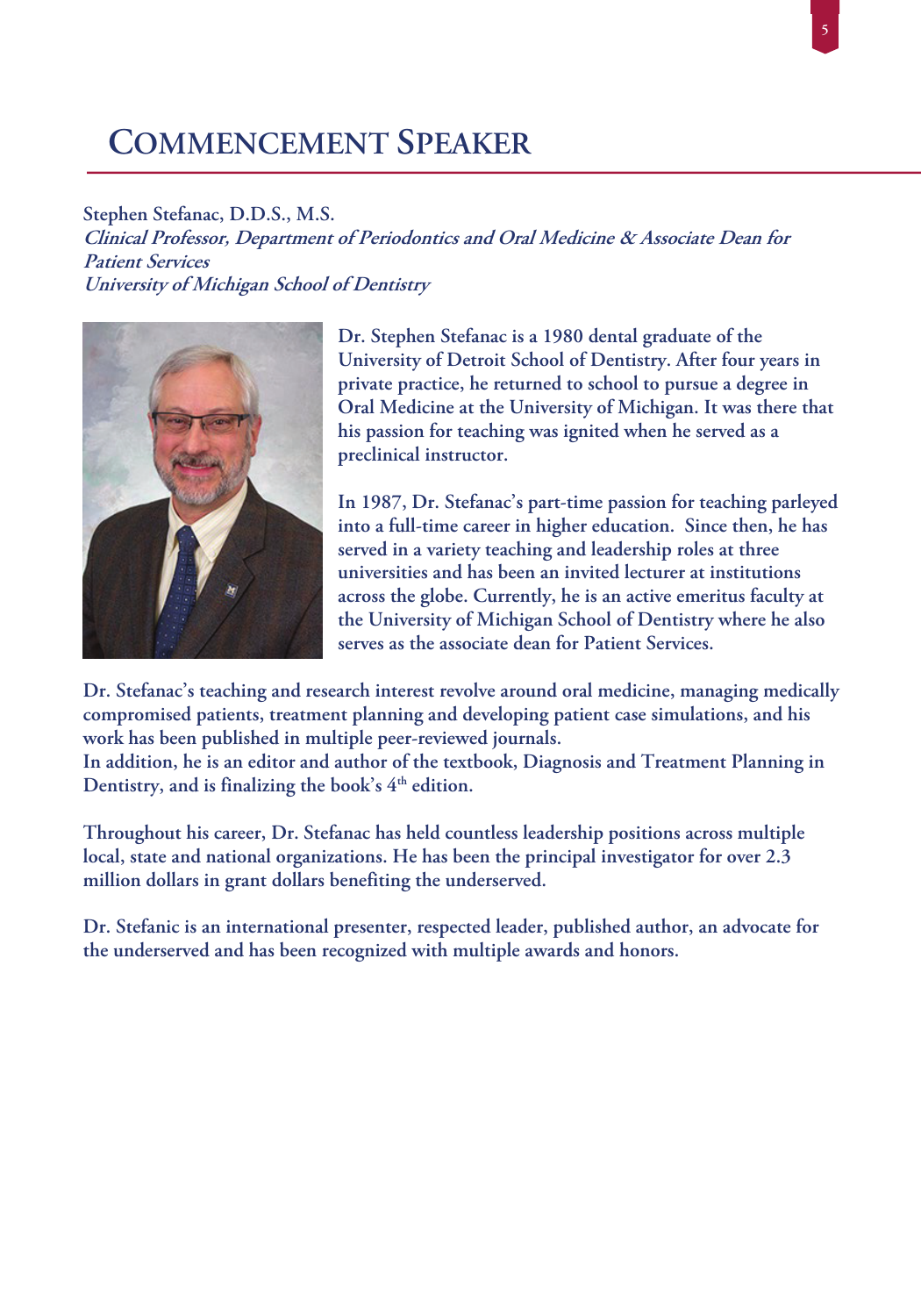# **CANDIDATES FOR THE DEGREE OF BACHELOR OF SCIENCE IN DENTAL HYGIENE**

Roxana Aguinaga Nada Bahjat Aljuboori Basman Abdulilah AL-Najjim Nesila Bilica, B.S. Ellese Serena Blackmon Alyssa Alayne Conn **Hathar Elias** Samantha Katie Gniazdoski Sara Hersi Stephanie Kristina Kaiser Stephanie Marie Lica **Christelle Carine May** Lillian Jean Nichols **Mariam Noureddine** 

 $\overline{6}$ 

Samirkumar Mukesh Patel Melanie Stefanie Petrovski Mahera Ali Qadri Nadeen George Ruzk-Allah Mishail Saleh **Brittany Ann Seba** Saba Shakil, B.S. Soummaya Shamisa **Courtney Ann Tessmer** Stephanie Tran Rebecca Tripon Marianna Uldedaj Dipa Zaman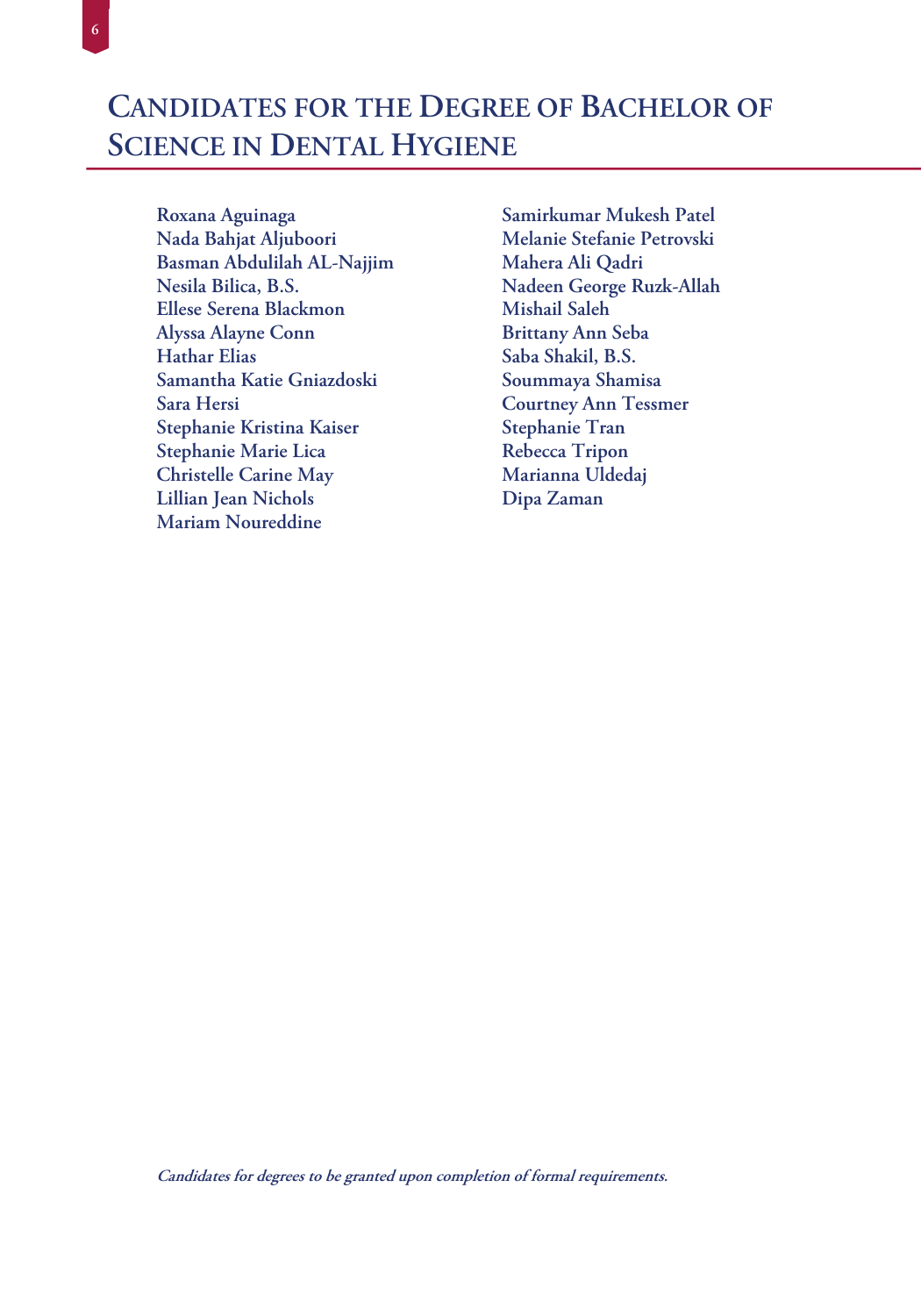## **CANDIDATES FOR THE DEGREE OF DOCTOR OF DENTAL SURGERY**

Noor Abdalla, B.S. Albaraa Nazih Abdulkhalek, B.S. Amber Alexa Aboona, B.A. Fayrouz R. Al Khouri, B.S. Hiba Alata, B.S. Adam Al-Kassem, B.Sc. \*\*Suhaib Alqawasmeh, M.S., D.D.S. Hadil Gamal Al-Turki, B.S. \*\*Rabia Arif, D.D.S., M.S. Brianna L. Armel, B.S. Maria Magdalyn Athnasios, B.S. Tamanna Azim, B.A. Mudar Azzam, B.H.M.Sc. Mary Margaret Bachelder **Farhad Kevin Baghaie** Amber Christine Bandy, B.S. \*\*Mauricio Luiz Basso, M.S. Reem Haidar Bazzi, B.S. Lauren Lynne Bedro, B.S. Twila Majestic Bell-Hudley, B.S., M.S. \*\*Andrea Bermudez, D.D.S. Lauren Marie Robertson Bevilacqua, B.S. Michele Shiraz Bhagwagar, B.S. Alexander Bradley Bowden, B.S. Navpreet Kaur Brar, B.S. Jenna Judith Briney, B.S. **Charles Gregory Brower, B.S.** Landon James Brower, B.S. Matthew James Bryson, B.S. William M. Buettner, B.S. Hannah Marie Bymaster, B.S. Justin Roger Chew, B.S., M.S. Daihyun Choi Daniel Joseph Craig, B.S. Abigail May Crusen, B.S. Nabila A. Cyrene, B.S. Grace M. Dahl, B.S. Nicole Marie DeBellis, B.S. Sepehr Dehbashi, B.S. Samantha Jo DeNardo, B.S. Ridge Michael Downs, B.S. Shealin Maura Shea Easton

Hilal El-Ajame, B.A., M.Sc. Christina Jean Espinosa, B.S., M.A., R.D. Allende R. Esquivel, B.A. Mitchell Timothy Fackler, B.S. Alina Fatima, B.S. Simil Tamseel Fatima, B.S. \*\*Irene Fernandes, C.A.G.S. Stephanie Marie Fotouhi, B.B.A. Laura Elizabeth Hagerty, B.S. Mariam R. Hanna, B.S. Joseph Hirmiz, B.S. Khuong Trong Ho, B.S. Hai Yen Nhi Le-Anne Ho, B.S. Anita Helen Houbba Brendan Tilden Hubbard, B.A. Dominika Jarosz, B.S. Ramin Javaheri-Poya, B.S. Nicholas C. Kaddis, B.S. Stephanie Nicole Kaddis, B.S. +Paul Sata Kamash, B.A. Mayank Kaushal, B.S. Sydney Frances Kerre, B.S. \*\*Mariam Altaf Khan, B.D.S., M.D.S. Zainab Fatima Khan, B.S. \*\*Shirin Khoynezhad, D.D.S., D.M.Sc. Brian Koyfman, B.S. Karla Evelyn Kozak, B.A. Brendan George Krueger, B.S., B.A. Benjamin Samuel Kruman, B.A. \*\* Shriya Shirish Kulkarni, B.D.S., M.D.S. Haley Lynn Lawrence, B.S. Kristina Leska, B.S. Chase Martin-Gabriel Leske, B.S. Tyler Joseph Madar, B.S. Nour M. Mahmoud, B.A. \*\*Omar Mario Masabni, B.S., B.D.S., M.S. +Julia Celene Mastracci, B.S. Anna Eileen McDevitt, B.S. Joseph Anthony Miele, B.A. Diana Moshiri, B.S. Marysoul Faris Mousa Aqrawi, B.S. Muharem Mrkaljevic, B.Sc.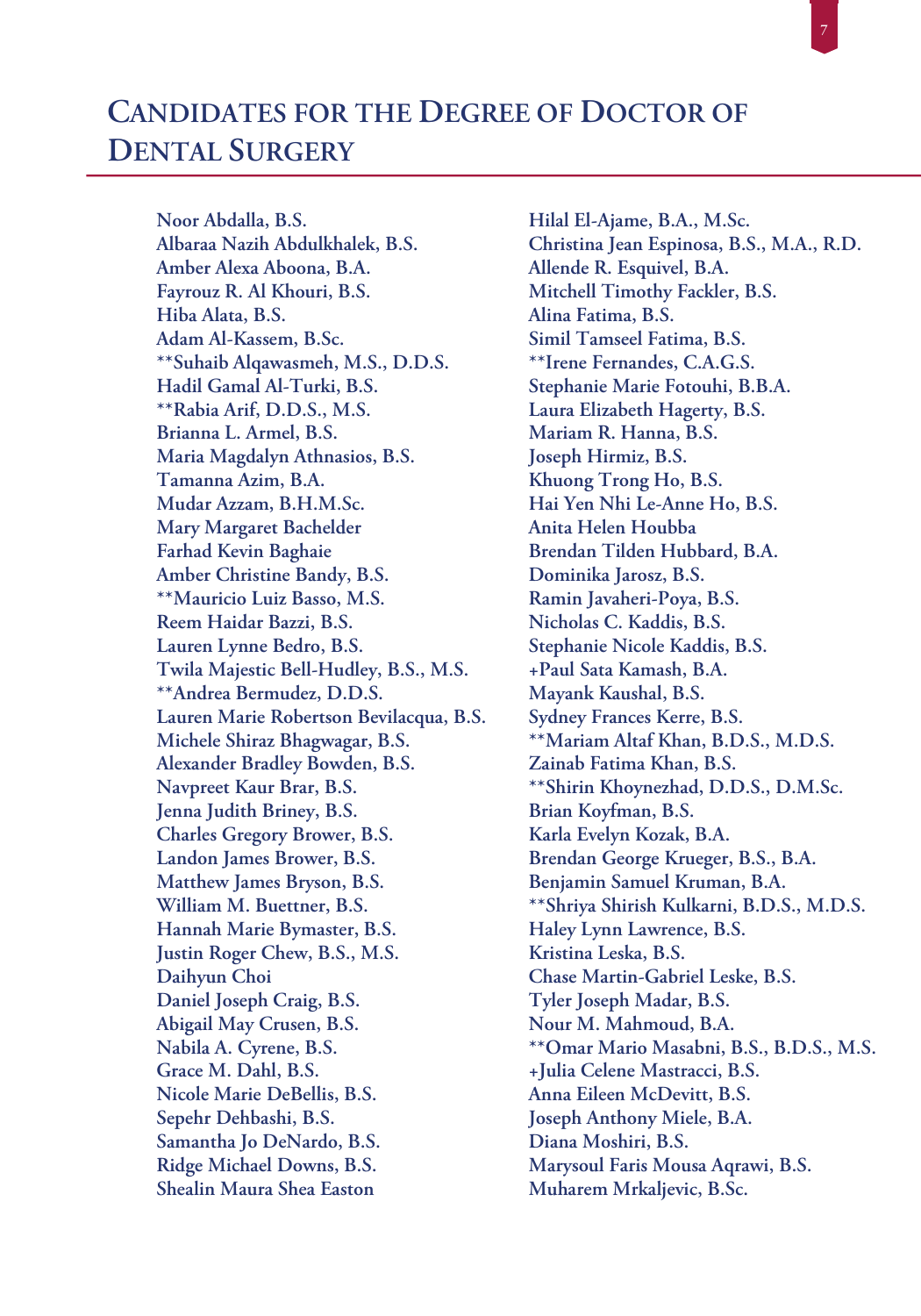# **CANDIDATES FOR THE DEGREE OF DOCTOR OF DENTAL SURGERY**

Maxemilian Carreira Nascimento, B.S. Zoia Naseem, B.S. Hussein Ali Nasser, B.S. Daniela Ivana Naumovski, B.A., B.S., M.S. Chris Hyeonsoo Noh, B.S. Ashleigh Nichole O'Brien, B.S. Colleen Cecilia O'Brien, B.S. **Justin Michael Olsen** Nicholas John Ostrander, B.S. Spencer Kellett Owen, B.S. Connor Kellett Owen, B.S. \*\*Ranjitha Rai Padhiar, B.D.S, M.D.S. Aamil Bipin Patel, M.S., B.S. Liveisys Pedraza, B.S. **Joseph Philip Pedri** Jessica Thao Anh Phan, B.S. **Stephanie Philpott** Kendall Anne Polk, B.A., B.S. James A. Popyk, B.A. Nawrooz Sara Putris, B.S. Kyle Matthew Radomski, B.S. Montasir Rahman, B.S. Lizette Nicole Ramirez, B.S., M.S. Mariam S. Rassam, B.S. Abigail Marie Rice, B.A. **Taylor Cliffe Robertson** Omar Salem, B.S. Krystal Thalia Salhuana, B.S. Eilkay Samadi, B.S. **Carlo Almonte Sanchez** Stamatis Sarikas, B.S. Sereen Ann Sartho, B.S., M.S. Sarah Sayed, B.S.

 $\overline{8}$ 

Kurt Bryan Schoenherr, B.S. Devan Edward Schulert, B.S. Ilissa Grace Schutzbach, B.S. Namma Shakeel, B.S. Rafaella Shammas, H.B.A., H.B.Sc. Sameh M. Shella, B.S. Joseph Anthony Shimoun, B.S. Nicole Marie Sikora, B.A., B.S. Grant Joseph Smith, B.S. Mariam Ali Sobh, B.S. Ola Khalil Mohamed Soliman Colin Richard Spencer, B.S. Joseph Edward Spyrka, B.A. Evangelos Daniel Stavroullakis, B.S. Mathushan Sukumar Lisha Tang, B.S. Nikola Tasevski, H.B.Sc. +Collin Andrew Tassie, B.S. Christen Johnae Thompson, B.A. Jonathan Toma, B.S. **Christopher Robert Tremblay** Michelle Uekihara, B.S. Arben Uldedaj, B.S. Nicole Anne Urbanick, B.S. William Nam Vo, B.S. Benjamin David Vorpahl, B.A. Sandy Wang, B.S. Jay Wayntraub Xiaoqian Xu, B.S. Yinan Yang, B.S. Alison Yoon, B.S. Lauren Elizabeth Young, B.S. James Zhou, B.S.

+Candidates receiving a Certificate in Business Fundamentals

\*\* Candidates receiving a Doctor of Dental Surgery after May 2022

Candidates for degrees to be granted up on completion of formal requirements.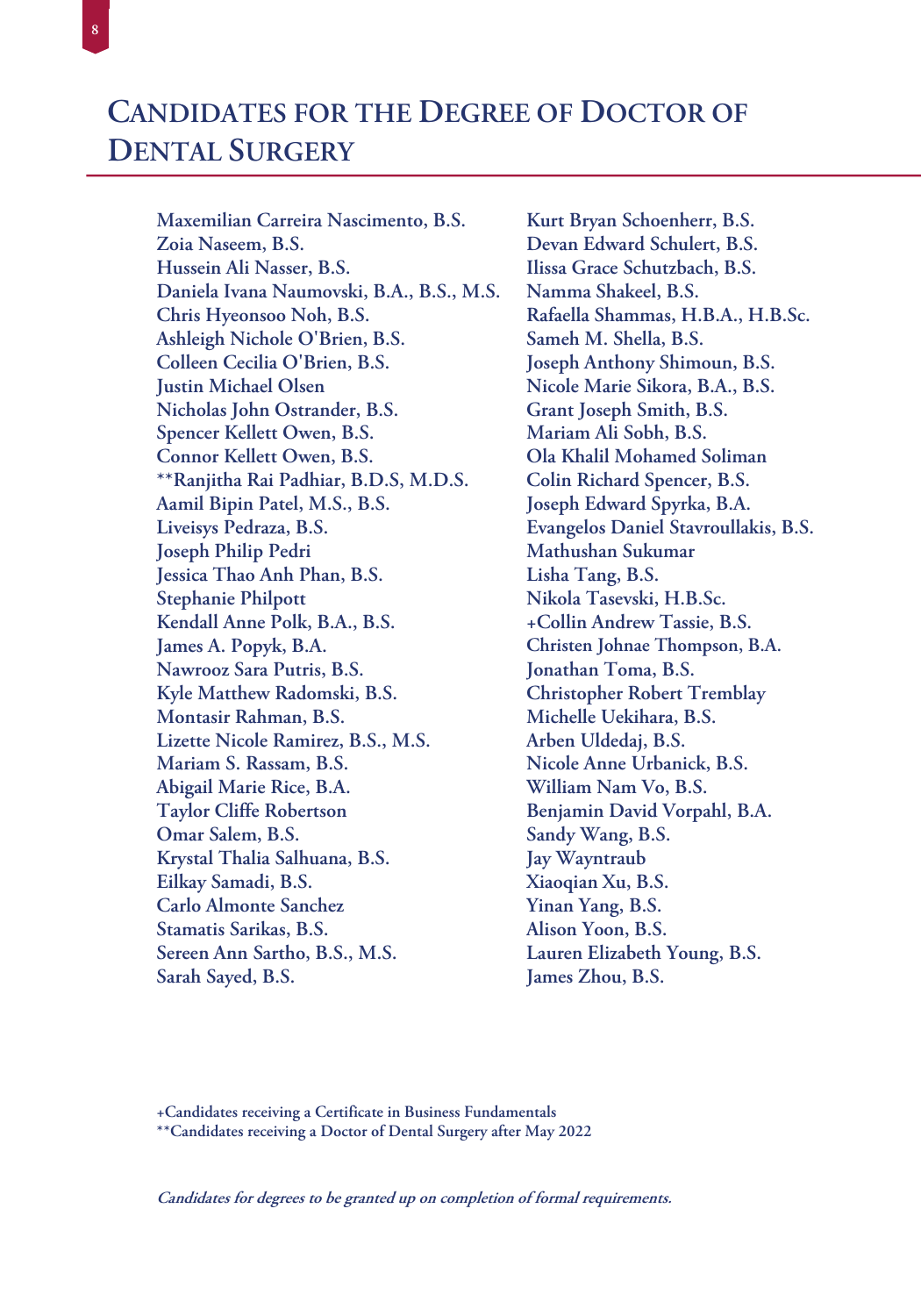### **CANDIDATES FOR CERTIFICATE IN ADVANCED EDUCATION IN GENERAL DENTISTRY**

Tabitha Salam Kalabat, B.S., D.D.S. Shawn P. Mathew, B.S., D.M.D. Bridget Nucum, D.D.S. Vaida Yaa Serwah Iretioluwa Saucer, B.A., M.A., D.D.S.

Program Director - Christina Van Dam, D.D.S.

#### **CANDIDATES FOR CERTIFICATE IN ENDODONTICS** AND THE DEGREE OF MASTER OF SCIENCE

Elias Haddad, B.S., D.M.D. Brent Michael Hazlewood, B.S., D.D.S. Kenneth Remy Yuth, B.S., M.S., D.M.D.

Program Director - Susan Paurazas, D.D.S., M.H.S.A., M.S.

## **CANDIDATES FOR CERTIFICATE IN ORTHODONTICS** AND THE DEGREE OF MASTER OF SCIENCE

Lena Akkad, B.I.S., D.D.S., M.S.D. Jasmine Kaur Cheema, B.A., D.M.D. Robert S. Herman, D.D.S. Tingxi Liu, B.A., D.D.S., M.S.D. Jeffrey Glen Stoker, D.D.S., M.S.

Program Director - Riyad Al-Qawasmi, B.D.S., M.S.D., Ph.D.

## **CANDIDATES FOR CERTIFICATE IN PERIODONTICS** AND THE DEGREE OF MASTER OF SCIENCE

Dalia F. Hasso, B.S., M.S., D.D.S. Lidya Jirjis, D.D.S. Jonathan S. Zora, B.S., D.D.S.

Program Director - Anthony L. Neely, D.D.S., MDentSc, Ph.D.

Candidates for degrees to be granted up on completion of formal requirements.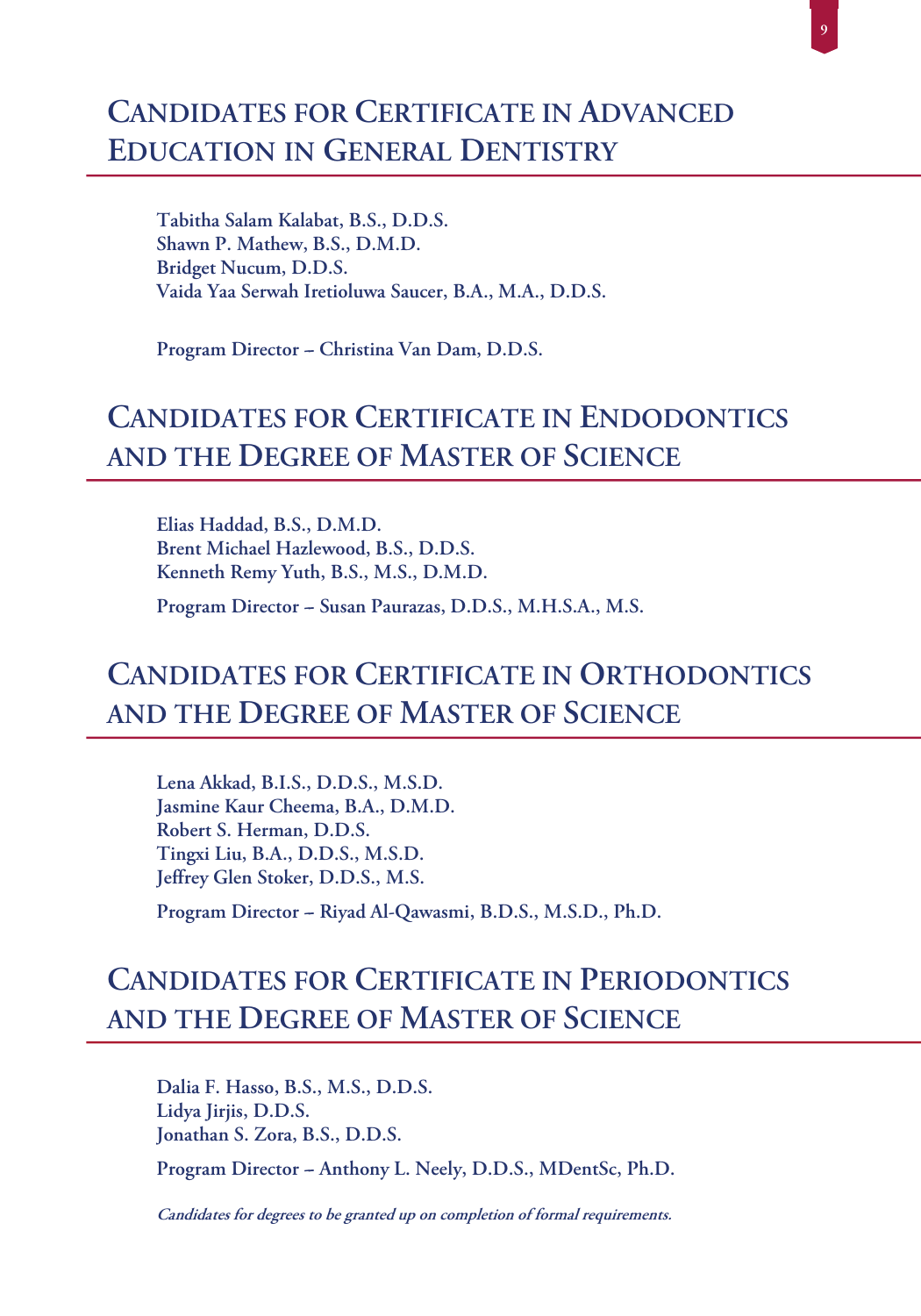Noor Abdalla, B.S. School of Dentistry Pediatric Award of Excellence Recognition **Omicron Kappa Upsilon Dental Honor Society Recognition** Albaraa Nazih Abdulkhalek, B.S. **Academy of Operative Dentistry Award** Amber Alexa Aboona, B.A. **Omicron Kappa Upsilon Dental Honor Society Recognition** Fayrouz R. Al Khouri, B.S. **School of Dentistry Student Research Recognition** Hiba Alata, B.S. **School of Dentistry Pediatric Dentistry Clinical Excellence Award** Maria Magdalyn Athnasios, B.S. **School of Dentistry Student Research Recognition** Tamanna Azim, B.A. F.B. Vedder Society Award Nominee **Farhad Kevin Baghaie Academy of General Dentistry Award** American Association of Endodontics Award School of Dentistry Student Research Recognition Lauren Lynne Bedro, B.S. **School of Dentistry Student Research Recognition** Twila Majestic Bell-Hudley, B.S., M.S. **President, Student Government Association** Michele Shiraz Bhagwagar, B.S. Vice President, Dental Class of 2022 **School of Dentistry Student Research Recognition** Matthew James Bryson, B.S. Academy of Osseointegration Outstanding Dental Student in Implant **Dentistry Award** Hannah Marie Bymaster, B.S. American Association of Oral and Maxillofacial Surgeons Dental Implant Student Award Justin Roger Chew, B.S., M.S. **Class of 2022 Student Admissions Ambassador** Abigail May Crusen, B.S. School of Dentistry Pediatric Award of Excellence Grace M. Dahl, B.S. Brian D. Stone Memorial Award Hilal El-Ajame, B.A., M.Sc. **Class of 2022 Student Admissions Ambassador School of Dentistry Student Research Recognition**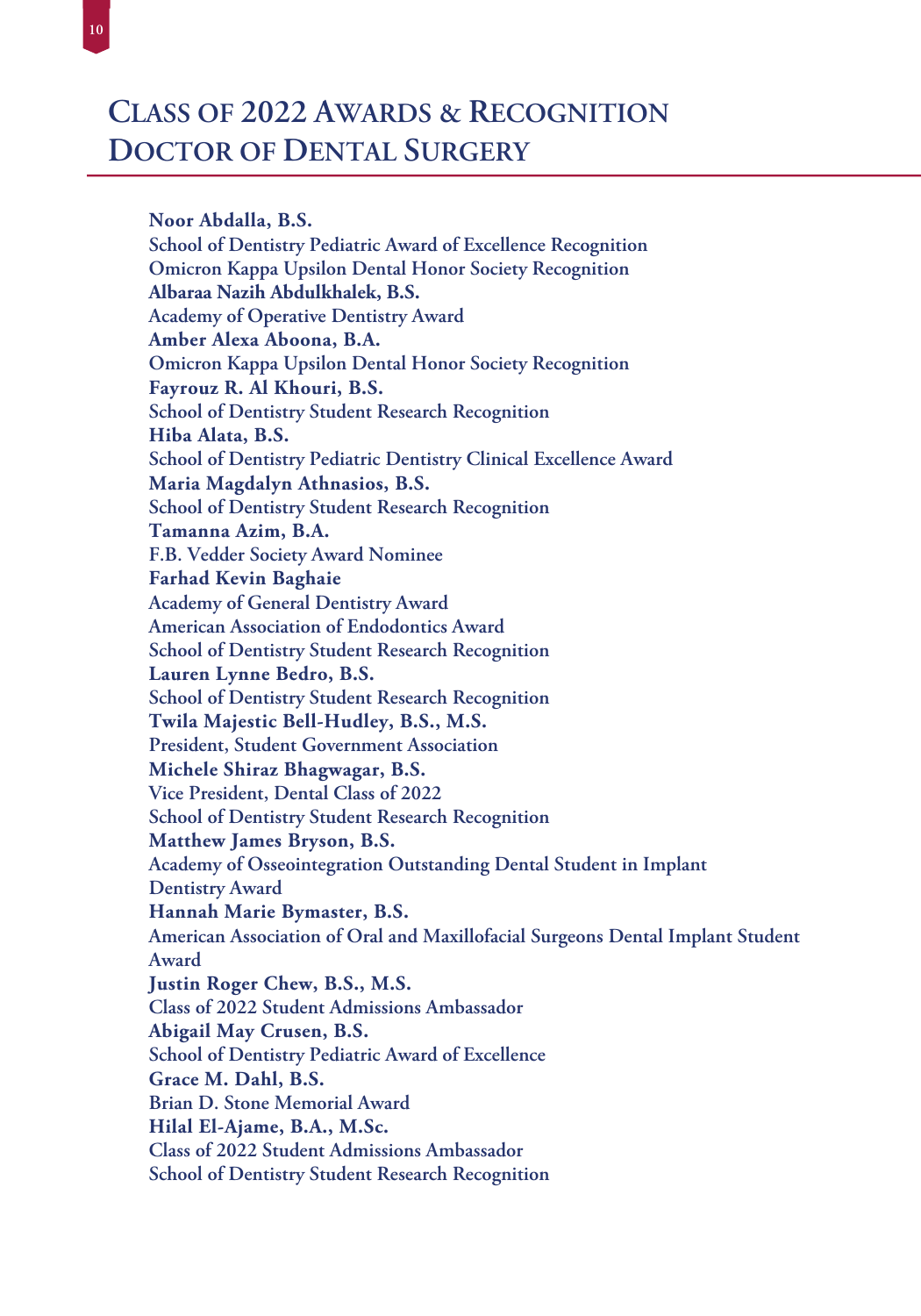Stephanie Marie Fotouhi, B.B.A. American Academy of Pediatric Dentistry Predoctoral Student Award American Academy of Oral Medicine Award **Omicron Kappa Upsilon Dental Honor Society Recognition School of Dentistry Student Research Recognition Class of 2022 Student Admissions Ambassador** Laura Elizabeth Hagerty, B.S. Secretary, Dental Class of 2022 **School of Dentistry Student Research Recognition** Jospeh Hirmiz, B.S. American Academy of Oral and Maxillofacial Pathology Dental Student Award **Class of 2022 Student Admissions Ambassador School of Dentistry Student Research Recognition** Nicholas C. Kaddis, B.S. **School of Dentistry Student Research Recognition** Paul Sata Kamash, B.A. **School of Dentistry Student Research Recognition** Mayank Kaushal, B.S. F.B. Vedder Society Award Nominee **Class of 2022 Student Admissions Ambassador Sydney Frances Kerre, B.S.** Class Representative, Dental Class of 2022 Brendan George Krueger, B.S., B.A. **International College of Dentists Student Leadership Award** President, Dental Class of 2022 **School of Dentistry Student Research Recognition** Benjamin Samuel Kruman, B.A. American Academy of Orofacial Pain Outstanding Senior Award **Class of 2022 Student Admissions Ambassador School of Dentistry Student Research Recognition** Kristina Leska, B.S. American Academy of Esthetic Dentistry Award Tyler Joseph Madar, B.S. American Academy of Oral and Maxillofacial Radiology Achievement Award **School of Dentistry Dental Outstanding Academic Achievement Award School of Dentistry Biomedical Science Award Omicron Kappa Upsilon Dental Honor Society Recognition** School of Dentistry Pediatric Award of Excellence Recognition F.B. Vedder Society Award Nominee Julia Celene Mastracci, B.S. American Association of Orthodontists Award **School of Dentistry Student Research Recognition Omicron Kappa Upsilon Dental Honor Society Recognition**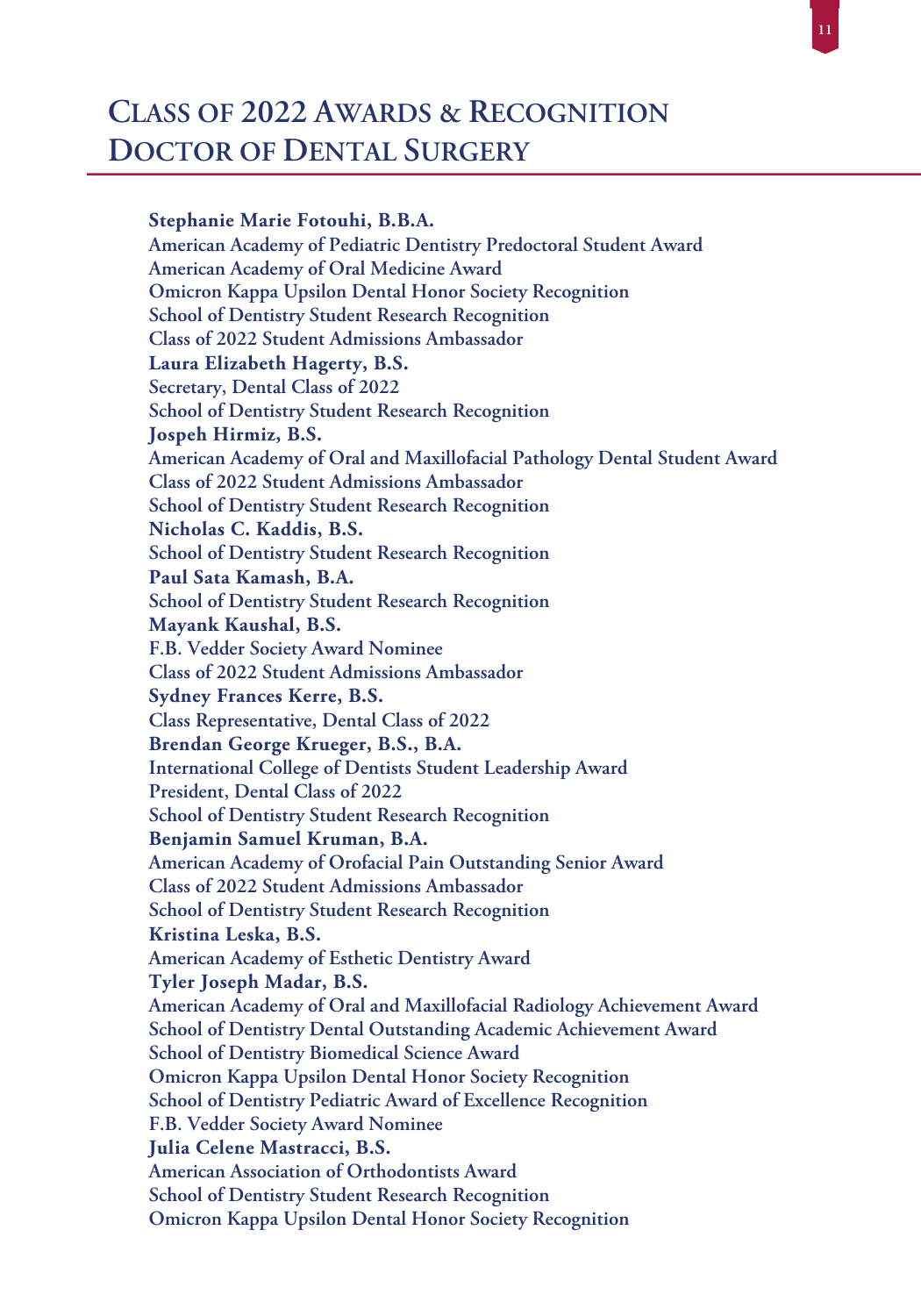Diana Moshiri, B.S. F.B. Vedder Society Crown & Bridge Awardee **School of Dentistry Student Research Recognition** Maxemilian Carreira Nascimento, B.S. **Omicron Kappa Upsilon Dental Honor Society Recognition School of Dentistry Student Research Recognition** Daniela Ivanna Naumovski, B.A., B.S., M.S. American Association of Public Health Dentistry Senior Dental Student Recognition Award **Detroit Mercy Dental Community Award International College of Dentists Humanitarian Award** Ashleigh Nicole O'Brien, B.S. **Falcon Family Award Class of 2022 Student Admissions Ambassador** Colleen Cecilia O'Brien, B.S. **School of Dentistry Student Research Recognition Justin Michael Olsen School of Dentistry Student Research Recognition** Nicholas John Ostrander, B.S. Quintessence Award for Clinical Achievement in Restorative Dentistry **School of Dentistry Student Research Recognition Connor Kellett Owen, B.S.** Quintessence Award for Clinical Achievement in Restorative Dentistry **Joseph Philip Pedri** Quintessence Award for Clinical Achievement in Periodontics School of Dentistry Pediatric Award of Excellence Recognition Nawrooz Sara Putris, B.S. **Academy of General Dentistry Award School of Dentistry Student Research Recognition** Kyle Matthew Radomski, B.S. Academy of Dentistry International Student Servant Leadership Award Whip Mix Hanau Best of Best Prosthodontic Award **American Academy of Periodontology Dental Student Award Omicron Kappa Upsilon Dental Honor Society Recognition School of Dentistry Student Research Recognition Class of 2022 Student Admissions Ambassador Montasir Rahman, B.S. Class of 2022 Student Admissions Ambassador** Lizette Nicole Ramirez, B.S., M.S. Class Representative, Dental Class of 2022 Class of 2022 Student Admissions Ambassador **Omicron Kappa Upsilon Dental Honor Society Recognition**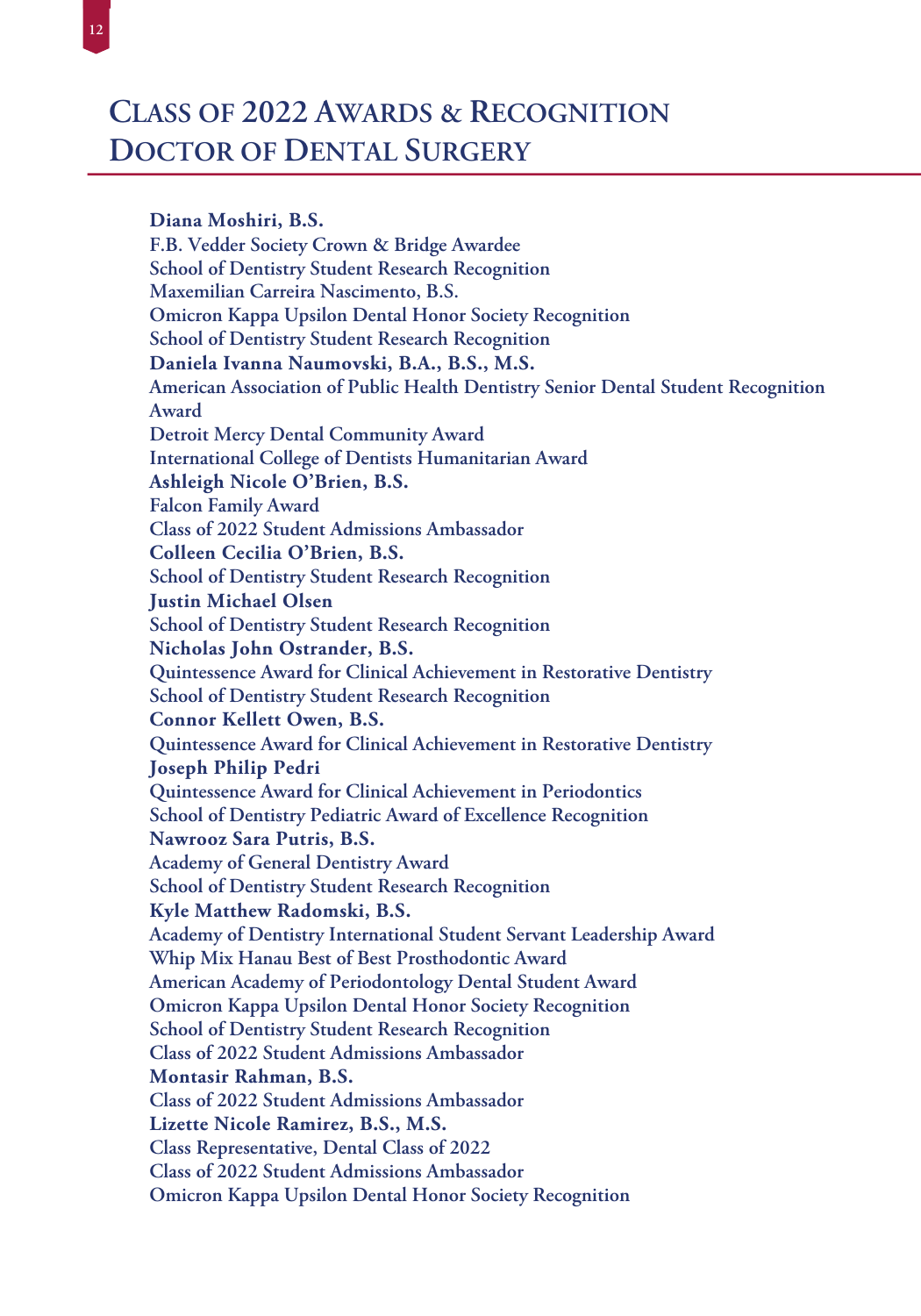**Taylor Cliffe Robertson Russell W. Bunting Periodontal Society Award** Detroit Mercy Dental Senior Oral Surgery Award Quintessence Award for Research Achievement **Omicron Kappa Upsilon Dental Honor Society Recognition School of Dentistry Student Research Recognition** Eilkay Samadi, B.S. **Class of 2022 Student Admissions Ambassador School of Dentistry Student Research Recognition Carlo Almonte Sanchez Class of 2022 Student Admissions Ambassador Stamatis Sarikas, B.S.** American Academy of Oral and Maxillofacial Surgeons Dental Student Award Kurt Bryan Schoenherr, B.S. International Congress of Oral Implantology Pre-Doctoral Achievement Award Devan Edward Schulert, B.S. Detroit Mercy Dental Senior Oral Surgery Award Rafaella Shammas, H.B.A., H.B.Sc. Pierre Fauchard Academy Senior Student Award **School of Dentistry Student Research Recognition** Sameh M. Shella, B.S. School of Dentistry Pediatric Award of Excellence Recognition **Joseph Anthony Shimoun B.S.** School of Dentistry Pediatric Award of Excellence Recognition Nikola Tasevski, H.B.Sc. **School of Dentistry Student Research Recognition Collin Andrew Tassie, B.S. School of Dentistry Student Research Recognition** Christen Johnae Thompson, B.A. **Delta Dental Foundation Community Commitment Award** Dr. Jeanne Craig Sinkford Student Leadership Award Class of 2022 Student Admissions Ambassador **School of Dentistry Student Research Recognition** Jonathan Toma, B.S. American Dental Society of Anesthesiology Horace Wells Senior Award Detroit Mercy Dental Excellence in Research Award **School of Dentistry Student Research Recognition Omicron Kappa Upsilon Dental Honor Society Recognition Christopher Robert Tremblay Treasurer, Dental Class of 2022**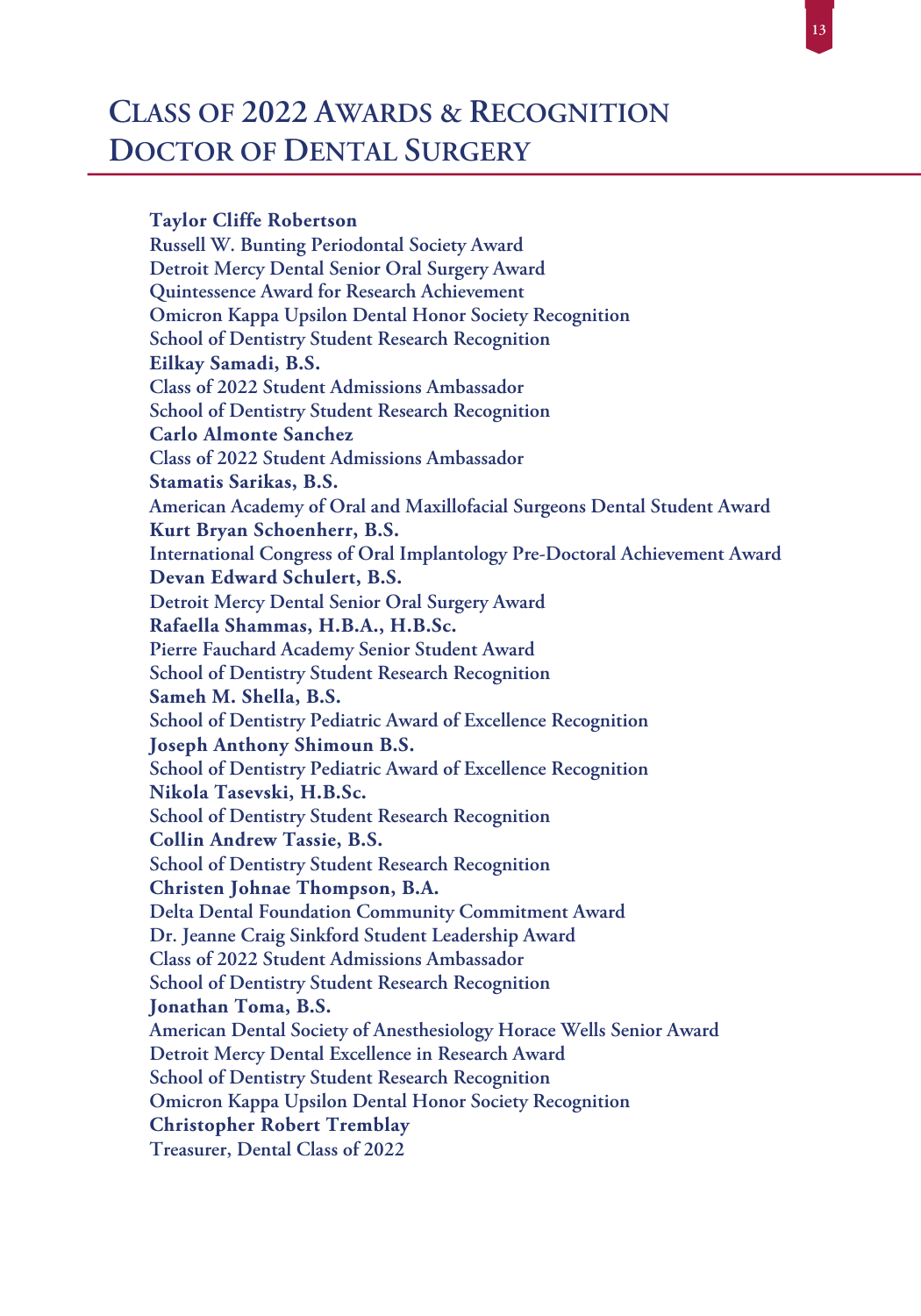$14\,$ 

Arben Uldedaj, B.S. American Association of Endodontics Award American College of Prosthodontics Graduate Achievement Award F.B. Vedder Society Award Nominee William Nam Vo, B.S. School of Dentistry Student Research Recognition Benjamin David Vorpahl, B.A. School of Dentistry Pediatric Award of Excellence Recognition Sandy Wang, B.S. Class of 2022 Student Admissions Ambassador **Jay Wayntraub School of Dentistry Student Research Recognition** Alison Yoon, B.S. F.B. Vedder Society Award Nominee **Omicron Kappa Upsilon Dental Honor Society Recognition School of Dentistry Student Research Recognition** Lauren Elizabeth Young, B.S. Class of 2022 Student Admissions Ambassador **School of Dentistry Student Research Recognition** James Zhou, B.S. Class of 2022 Student Admissions Ambassador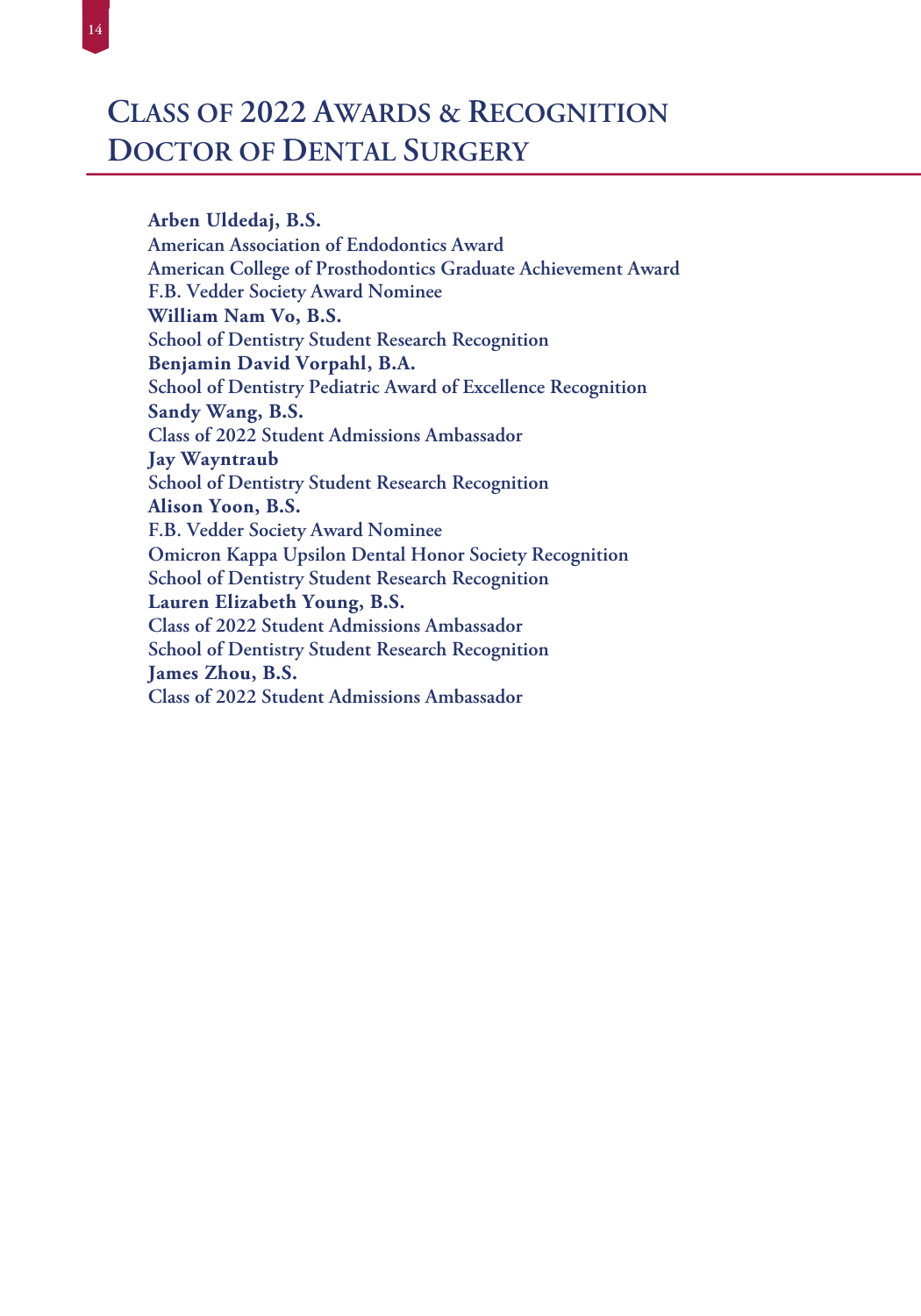### **CLASS OF 2022 AWARDS & RECOGNITION DENTAL HYGIENE**

**Roxana Aguinaga American Association of Public Health Dentistry Commuity Service Award Nesila Bilica, B.S. Dental Hygiene Representative, Student Government Association Ellese Serena Blackmon East Shore District Dental Hygienist's Society Award Falcon Family Award Vice President, Dental Hygiene Class of 2022 Clinical Enrichment Recognition Stephanie Marie Lica Colgate Student Total Achievement Recognition Award Sigma Phi Alpha Dental Hygiene Honor Society Recognition President, Dental Hygiene Class of 2022 Clinical Enrichment Recognition Lillian Jean Nichols Secretary, Dental Hygiene Class of 2022 Melanie Stefanie Petrovski School of Dentistry Dental Hygiene Periodontology Achievement Award Loa Petri Clinical Dental Hygiene Award Clinical Enrichment Recognition Nadeen George Ruzk-Allah School of Dentistry Dental Hygiene Biomedical Sciences Award Courtney Ann Tessmer School of Dentistry Dental Hygiene Outstanding Academic Achievement Award Sigma Phi Alpha Dental Hygiene Honor Society Recognition Treasurer, Dental Hygiene Class of 2022 Marianna Uldedaj Hu-Friedy ''Golden Scaler'' Award Clinical Enrichment Recognition Dipa Zaman Detroit Mercy Dental Hygiene Alumni Award Clinical Enrichment Recognition**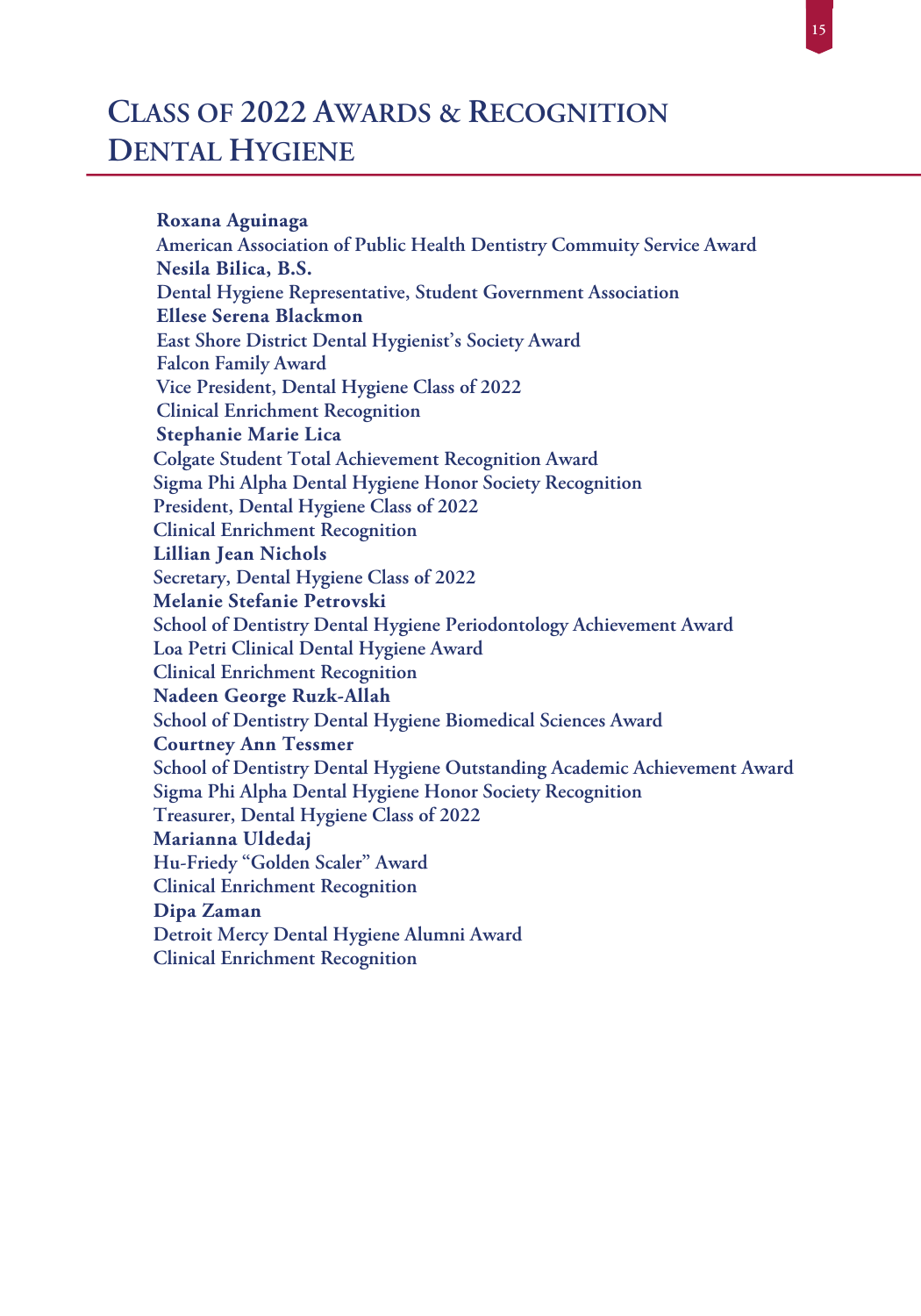#### **ACADEMIC REGALIA**

| Architecture<br>Arts and Letters | <b>Blue Velvet</b><br>White | Law<br><b>Library Science</b> | Purple<br>Lemon   |
|----------------------------------|-----------------------------|-------------------------------|-------------------|
| <b>Business Administration</b>   | Drab                        | Medicine                      | Green             |
| Dentistry                        | Lilac                       | <b>Music</b>                  | Pink              |
| <b>Economics</b>                 | Copper                      | <b>Nursing</b>                | Apricot           |
| Education                        | <b>Light Blue</b>           | Pharmacy                      | Copper            |
| Engineering                      | Orange                      | Philosophy                    | Blue              |
| <b>Fine Arts</b>                 | <b>Brown</b>                | <b>Physical Education</b>     | <b>Sage Green</b> |
| Journalism                       | Crimson                     | <b>Public Administration</b>  | <b>Brown</b>      |

The custom of wearing academic gowns, caps and hoods dates back to the 12<sup>th</sup> century and **likely had its inception in France, where the wearing of the cap and gown marked the formal admission of the ''Licentiate'' to the body of masters. The cold buildings of medieval times, in which the masters were obliged to teach, required caps and hoods which naturally were patterned after the prevailing dress of the times. Since a large number of scholars were clerics, the robes resembled the monks' dress. The hoods were fashioned after the monks' cowl and were attached to the gown so that they might be drawn over the head. Later, when the hood was displaced by the skull cap as a head covering, it was made separately from the gown. The skull cap evolved into a pointed cap which is evidenced today in the mortar board cap with its tassel.** 

**Considering the development described above, it is natural that there would be a great variety of styles and usage. In order to maintain uniformity, an Intercollegiate Code for Academic Costumes has been adopted by most leading institutions of learning. As a result, the gowns and hoods of this country are a badge of learning, symbolic of the degree attained.**

**This code calls for three types of gowns: the Bachelor's, Master's and Doctor's. The Bachelor's gown is made with an open or closed front with long pointed sleeves. The Master's gown is an open front garment with extremely long closed sleeves - the arms protrude through a slit at the elbow. The ends of the sleeves are square and are further characterized by an arc of a circle appearing near the bottom. The Doctor's gown is also an open front garment, with round bell-shaped sleeves along the length of the arm. There are wide, black velvet panels facing down the front with three velvet bars on each sleeve, which may portray the color that represents the degree earned or may remain black.**

**It is in the design of the hood that is distinctly American. Simple, yet beautiful, each degree, Bachelor's, Master's and Doctor's, is represented by a distinct shape or form. The Bachelor's hood is the smallest of the three - the velvet edging is narrower and less exposed. The Master's hood is the same length as the Doctor's - the velvet edging is somewhat wider than the Bachelor's and more of the lining can be seen. The Doctor's hood is easily recognized by the width of the velvet edging, its wide panels and the full exposure of the lining. The lining of the hood indicates the colors of the institute conferring the degree and the color of the velvet trimmings represents the degree.**

**The black gowns, trimmed with multi-colored velvet and worn by some members of the Dental Faculty, indicate membership in the American College of Dentists or the International College of Dentists.**